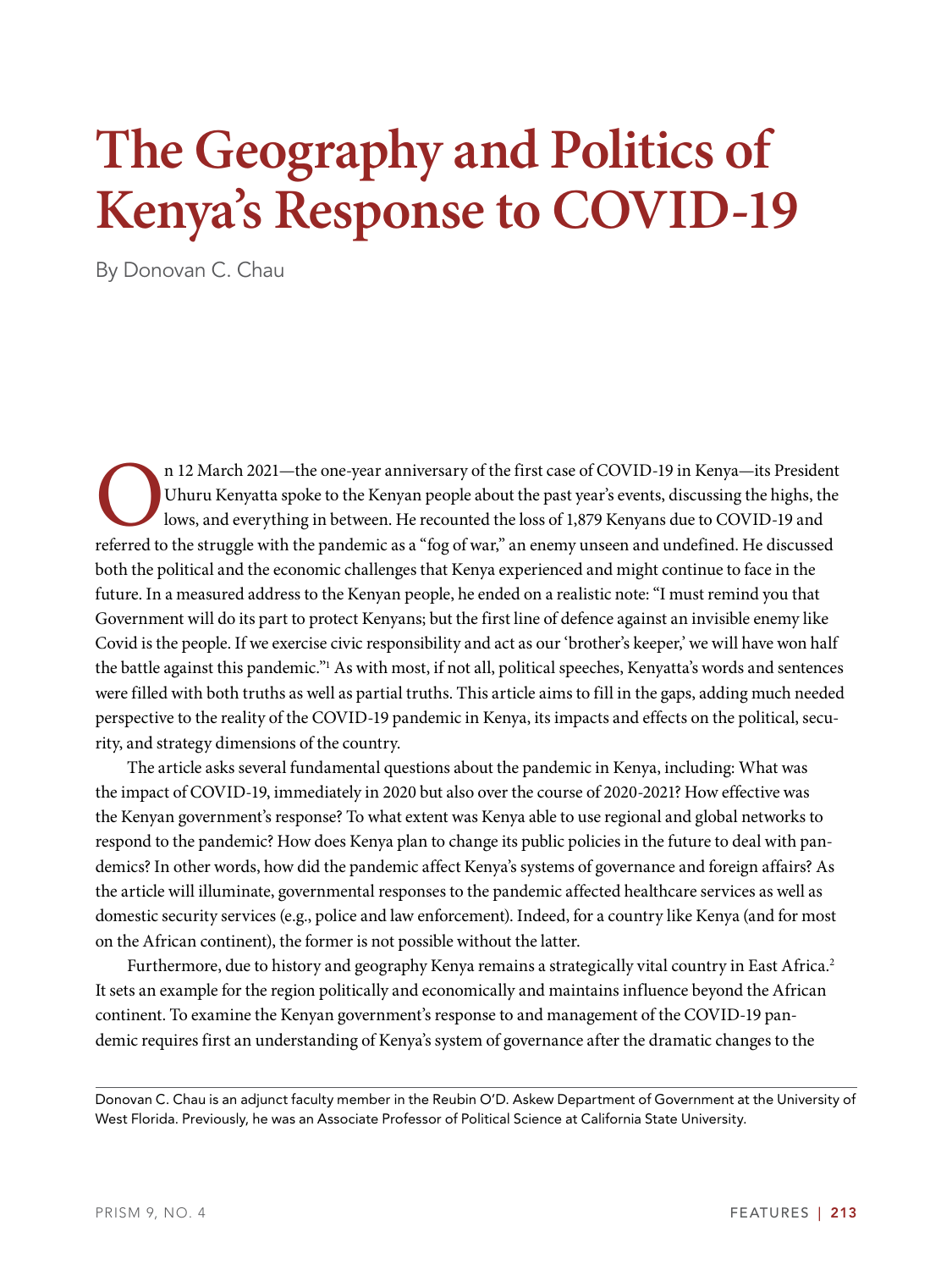Constitution in 2010. These changes, ostensibly, resulted in the devolution and decentralization of political authority away from the capital, Nairobi, to outside the capital, introducing more political seats across the country: 67 senators, 47 governors, and 2,526 members of assemblies. This devolution of government in Kenya was intended to promote greater political equality and economic equity among Kenya's people. In reality, however, the devolved Kenyan political system simultaneously opened the door for graft and corruption outside of the usual suspects in Nairobi and the central government as well as further entrenched the long-standing authority of legacy political and commercial/economic elites in the country. The article concludes with key lessons learned from the Kenyan experience with the pandemic as well as policy prescriptions for Nairobi and county governments.

### **Politics, Healthcare, and Security before COVID-19**

Before addressing the core questions, we must understand the political landscape in Kenya prior to the pandemic. In March 2013, Kenyan citizens voted for the first time under the 2010 constitution to elect governors for the newly established 47 counties. These 47 governors were given substantial responsibilities for administration and service delivery in areas such as education, health, transport, and fiscal resource management transferred from the previously centralized government in Nairobi. Based on an analysis of the outcome of the 2013 elections, though, "devolution reflected the existing dynamics of Kenyan politics more than it changed them."3 The effects of the new devolved government began to take effect by the latter half of 2013. At the same time, "The devolved system faced a lot of challenges that lacked clearly defined structures, processes, guidelines, or role clarity."4 The pandemic did not alleviate these existing challenges; rather, it exacerbated them, especially the tension between policy

prescriptions coming from Nairobi and service deliveries at county governmental levels.

County governments embarked on rural infrastructure projects such as improving access roads, providing water services, and establishing and improving health care facilities. "In 2014," for example, "transfers to county governments for infrastructure projects to enhance economic growth accounted for about 20 percent of total expenditures."5 Hopes for meaningful and qualitative change to the nature of the Kenyan government based on the new devolved system of government were high. Unfortunately, by 2016, the reality that emerged revealed more of the same exclusionary politics and the prevalence of corruption that has long plagued the country (and the African continent as a whole). Moreover, "the institutional rot associated with pervasive corruption and ample resources at the center has spread to the country's periphery through devolution."6 Decentralization resulted in the continuation of ethnic patronage politics and rent seeking, albeit in a restructured devolved manner. Thus, "Decentralization, even when fully implemented, may have limited ability to engender fundamental alterations in the practice of politics, and in this sense achieve[d] reform without change."7 Progress occurred, but without change. Was this also the case in health services delivery and the healthcare sector?

The 2010 constitution provided specific guidance on services to be provided by county and national governments. In the health sector, essential health service delivery was assigned to county governments (including recruitment and hiring of staff), while the national government was charged with health policy, technical assistance, and management of national health facilities. The public healthcare system was thus organized into four tiers: community, primary, county referral, and national referral. The clear demarcation between county and national level responsibilities, however, belied the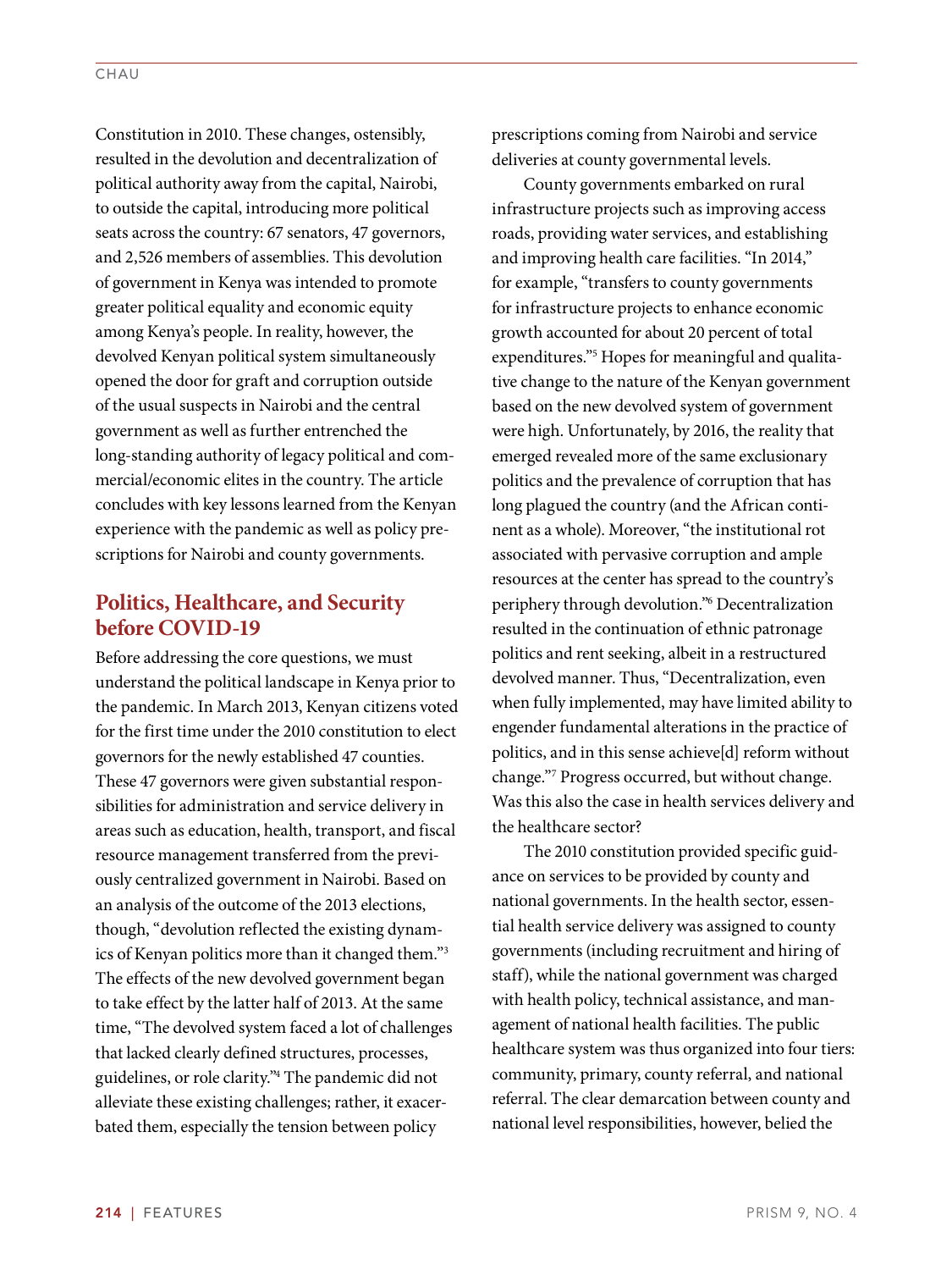fact that health facilities were unequally distributed across Kenya, both before and after the devolution. For example, post-2010 counties such as Nairobi and those of central Kenya were better resourced, especially in terms of personnel, than rural and marginalized areas of the country, a legacy of healthcare disparities across the geography of Kenya well prior to COVID-19. Critical staffing shortages emerged by 2015 due to "high rates of desertion by medical personnel, lack of proper structures to determine the health personnel requirements and place them accordingly, high corruption rates at the counties and lack of adequate funds to employ health personnel, among other reasons."8

The Kenyan government itself recognized some of the problems that had emerged after devolution in the healthcare sector. For example, the newly formed county structures rushed to consolidate their power and hold over the lucrative health sector. Furthermore, transition from the national to county government was marred by inconsistency, poor staffing of the system, management challenges, and lack of coordination between the national and county governments. At the national level, poor management and inefficiencies in resource distribution contributed to poor working conditions at the county level including delays in salary payments.<sup>9</sup> Corruption, once again, was also emerging as an endemic problem even in the devolved system, whether "procuring drugs from unknown sources at great expense" or "suppliers . . . acting in cahoots with corrupt county officials to supply medical supplies of questionable quality at inflated prices."<sup>10</sup> Further complicating the situation was the budgetary environment facing healthcare facilities at the county level. For example, "hospitals were required to place requests for needed goods and services which were then procured and paid directly [by] the county government" and hospital bank accounts were now "operated jointly by representatives of the hospital and county government."<sup>11</sup> These challenges to the devolved healthcare system complicated rather than simplified matters. In many respects, the domestic security and conflict dimensions in Kenya were similarly altered under devolution.

Land rights long played a significant role in the politics of conflict and insecurity in Kenya, and they continued to do so after the 2010 constitutional changes. Political violence associated with land rights, including ethnically motivated violence, remained a persistent part of politics at the county level, especially in northern Kenya.<sup>12</sup> Types of conflict included "struggles to access county funds" as well as "competition to control borders, enclaves and areas of high exploitive value."13 Several years into the new devolved system, a patchwork topography of conflict emerged, including: "struggles for county-level political dominance and exclusions of minority groups engendered by patronage politics, tensions around new infrastructure and resource investment, and the Al-Shabaab threat and state security responses that are thought to disproportionately target Muslims and Somalis."14 These challenges to Kenya's domestic security were not newly created by the devolved government. But "[t] he movement of actors and flows across scales sub-national, national, and transnational—connects seemingly localised conflict events into longer chains of violence, necessitating multi-level governance of conflict."15 It was against these political, healthcare, and domestic security backdrops that the COVID-19 pandemic emerged in Kenya. How well did the devolved Kenyan government perform in the face of this national emergency?

#### **COVID-19, Impact and Response**

President Kenyatta and the national government responded quickly with a number of public health countermeasures at the onset of the COVID-19 pandemic in Kenya. They included the following: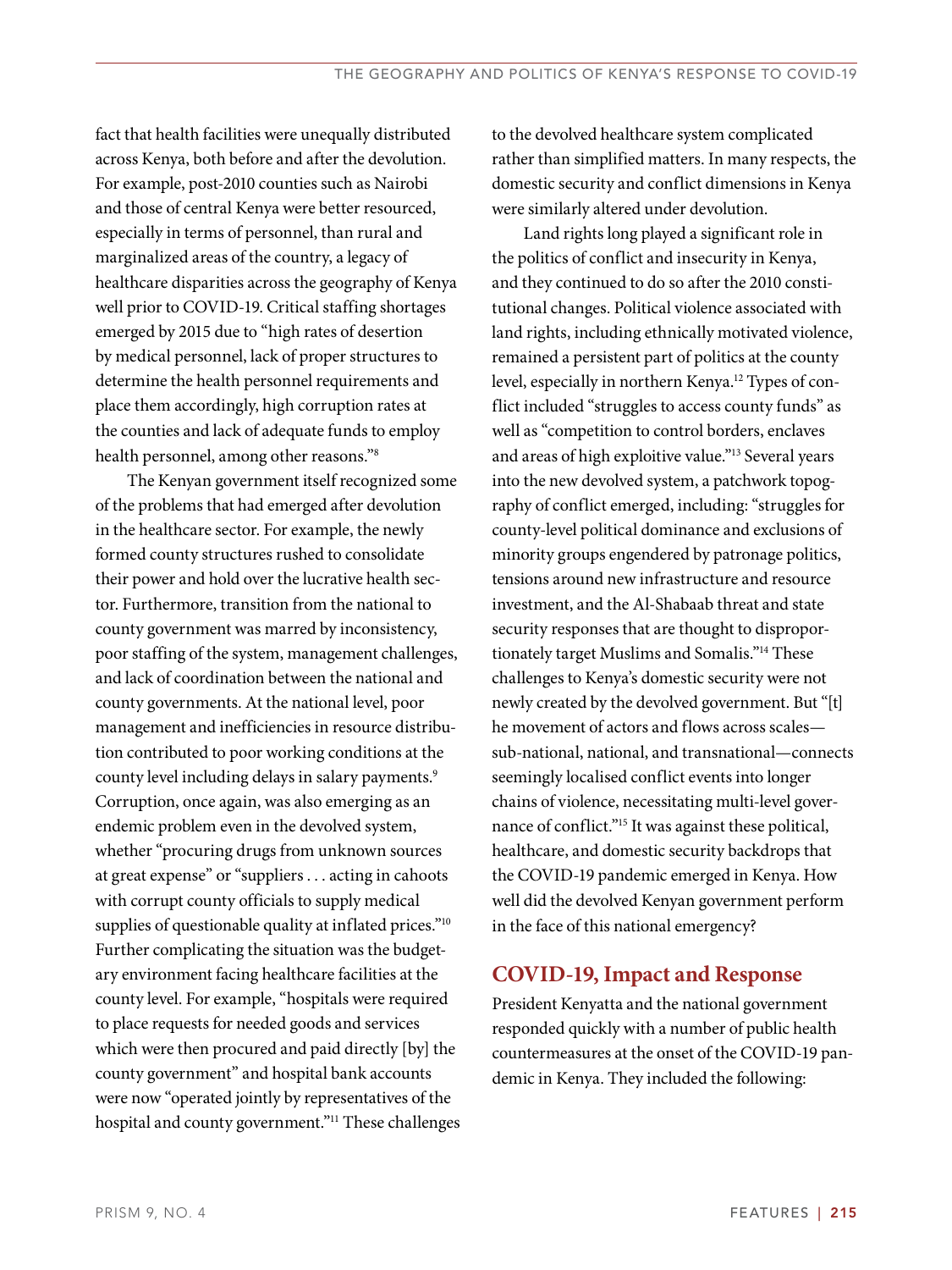- On 15 March, cultural, educational, and sporting activities were suspended along with all public rallies and church services;
- On 22 March, local and international flights were suspended;
- Beginning 27 March, a dusk-to-dawn curfew was imposed nation-wide; and
- On 5 April, Kenya's Ministry of Health mandated mask-wearing.

Serving his second and final term, President Kenyatta also focused his pandemic response in the capital, Nairobi, and among Kenya's national institutional structures. This centralized approach immediately called into question the ability of county governors and governments both to impose lockdown measures and to deliver vital health services to their constituents. While the devolved county governments theoretically had primary responsibilities to deliver health services to Kenyans, the reality remained: Nairobi called the health policy shots, especially in cases of national emergency. By late April, meanwhile, "After 7 weeks of the pandemic, the number of confirmed positive cases in Kenya reached 490 with 24 deaths and 144

recoveries."16 While these figures were quite low relative to other nation-states around the world, President Kenyatta did not relent on imposing further lockdown measures.

Nairobi chose to use domestic security measures rather than health services provisions as the main tool in response to the pandemic. By late May, reports indicated that Kenyan authorities were conducting forced quarantines of numerous groups, including incoming travelers, people who had contacts with travelers, and people who had violated curfew or orders to wear masks in public. According to several nongovernmental organizations, the Kenyan government was "forcefully quarantining tens of thousands of people in facilities that lack[ed] proper sanitation, protective equipment and food."<sup>17</sup> Soon after, the Ministry of Health released guidelines on how people with mild or asymptomatic cases could self-isolate at home, in accordance with World Health Organization recommendations.<sup>18</sup> But enforcement of these government mandates had already taken a serious toll on poor Kenyans and marginalized groups.

In the first months of the lockdown, Kenyan police were accused of a "torrent of violence," with



Empty Nairobi Street. (Photo: World Bank / Sambrian Mbaabu, April 22, 2020)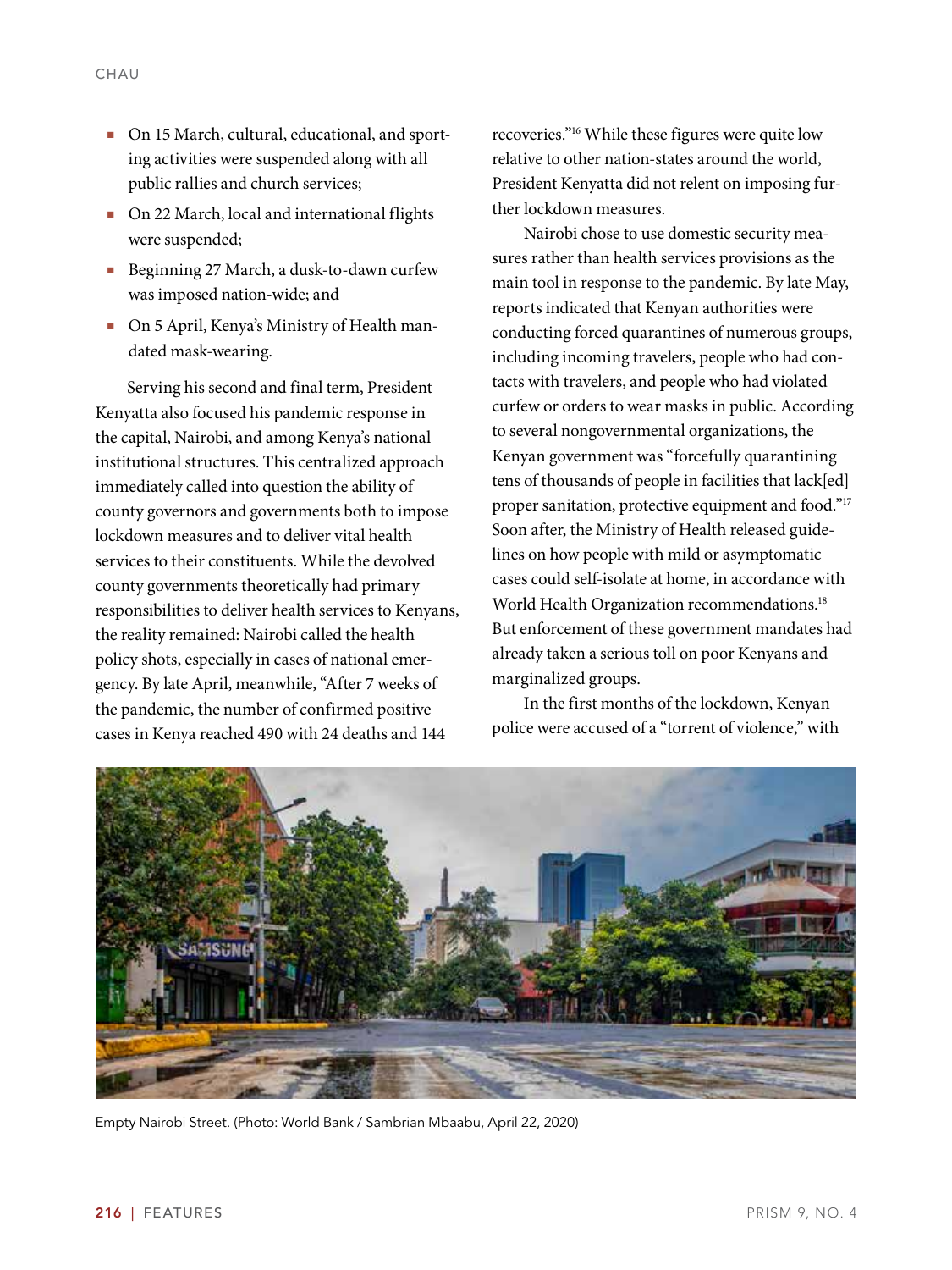dozens of Kenyans killed as a result of enforcement of the curfew.19 Moreover, allegations of shootings, robbery, sexual assault, and harassment were leveled against police. Unfortunately, the culture of impunity and police brutality were present well before the onset of COVID-19. But the circumstances of the pandemic amplified opportunities for more widespread indiscriminate violence and systemic corruption among Kenya's police services. While there were later investigations by nongovernmental organizations and Kenya's Independent Policing Oversight Authority (IPOA) into police-related fatalities, the focus on addressing the pandemic shifted attention away from these human rights abuses.20 By early January, Ministry of Health data showed 96,802 positive cases and 1,685 deaths.<sup>21</sup> The rising number of cases and deaths in Kenya did not contravene with longstanding problems within the government, namely abuse of power and allegations of corruption.

The governments' response to the pandemic was mired in allegations of corruption and mismanagement. In contravention to the government's lockdown measures, multiple protests took place in and around Nairobi in August 2020 due to reports of irregularities in medical supplies procurement. Police responded using tear gas to disperse the protesting groups. An impetus for the groups' actions was the suspension of three top officials of the Kenya Medical Supplies Agency Board (KEMSA), within the Ministry of Health, and an official investigation of allegations by the country's anti-corruption agency, the Ethics and Anti-Corruption Commission (EACC).<sup>22</sup> More specifically, close examination of orders and suppliers revealed KEMSA paid "grossly inflated prices" for masks and, more broadly, regularly paid above-market prices for drugs.23 By September 2020, an EACC report asserted: "The investigation established criminal culpability on the part of public officials in the purchase and supply of COVID-19 emergency

commodities at Kenya Medical Supplies Authority (KEMSA) that led to irregular expenditure of public funds."24 Irregularities totaled nearly \$72 million (USD).

While this investigation focused on the national government, county governments were not without fault either. Years before the pandemic began, it was noted: "Corruption is real in county governments as reported by Ethics and Anti-Corruption Commission (EACC 2014) during their 4th Governance Integrity and Investment Conference presentation in Mombasa. This was based on the following evidence: corruption reports received and currently under active investigations at EACC, intelligence information on operations of some county officials currently being processed at EACC, KENAO [Kenya National Audit Office] reports revealing misuse of funds, increasing public outcry and stakeholder concern and investigative media reports."25 While it was promising to see county governments set aside over \$46 million (USD) for the COVID-19 emergency funds, matching the national government's amount, one could easily question the veracity of these figures, especially as health infrastructure and isolation units were becoming more fragile in the face of the pandemic.<sup>26</sup>

While these response measures could be criticized politically, they nonetheless kept the pandemic under a semblance of control within Kenya.<sup>27</sup> Moreover, at no point in time did Kenya's military, the Kenya Defence Forces (KDF), play a major role in the country's response to the pandemic. Rather, in the first months of the COVID-19 response, the KDF was reportedly deployed to Nairobi to play only a supporting role to the police in enforcing the curfew.28 While this internal role for the KDF did detract from its responsibilities along Kenya's borders with Ethiopia and Somalia, there were no reports of impropriety or abuse on the part of Kenya's military.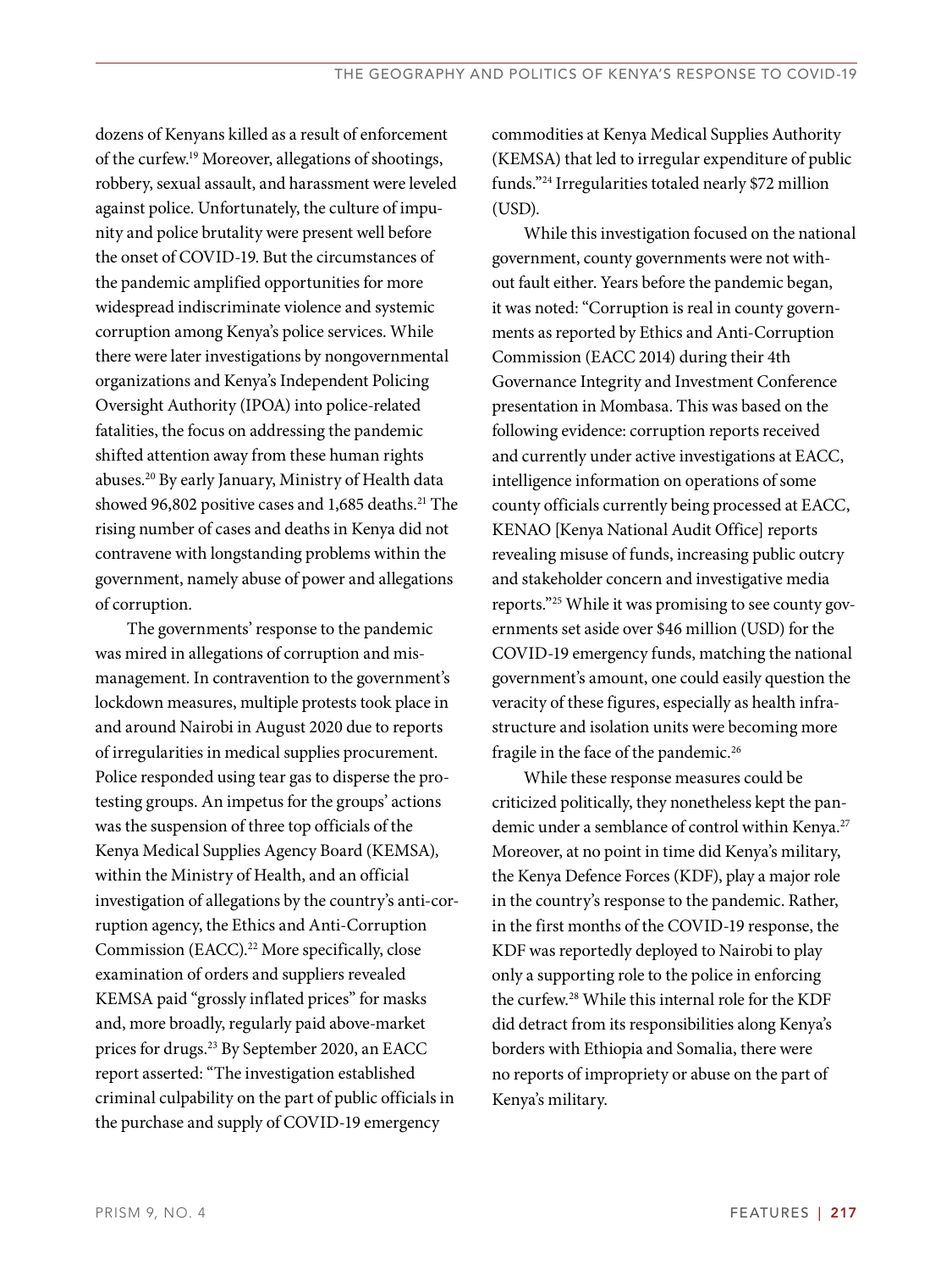### **International Collaborations and Economic Implications**

Kenya's system of governance and domestic responses to the COVID-19 pandemic may be contrasted with its international, diplomatic responses. Traditional Western allies as well as Asian allies and intergovernmental organizations came to the aid of Nairobi, all recognizing the important political and economic roles Kenya serves in the region and on the African continent. The pandemic altered much in the lives of everyday Kenyans, but the country's foreign affairs continued apace, with global powers vying for influence in Nairobi.

The United States was a strong supporter of Kenya during the pandemic. For example, the U.S. Government provided nearly \$71 million to Nairobi in direct response to COVID-19. In addition, through the U.S. Agency for International Development (USAID), the U.S. Government donated 200 ventilators throughout Kenya. These donations were of American-made devices with leading-edge technology, and they included "accompanying equipment, service plans, training, and other technical equipment."29 Significantly, the USAID Mission Director made this comment: "USAID is delivering the ventilators directly to the facilities selected by the Kenyan government and ensuring that the serial numbers are recorded in the inventory books of the counties receiving them."30 Clearly, the U.S. Government had an understanding of both Kenya's devolved government as well as its past history of corruption.

Like the United States, the United Kingdom (UK) provided staunch support to its Commonwealth partner in the face of the pandemic. In particular, the UK emphasized its aid in support of Kenya's vaccine rollout. UK Foreign Minister Dominic Raab said bluntly, "It is for us not just our moral duty, but in the British national interest to see Kenyans vaccinated just as soon as we physically, logistically can."31 In addition, the UK Foreign

Commonwealth and Development Office along with the Bill and Melinda Gates Foundation committed to funding studies to monitor, understand, and inform Kenya's response to the pandemic.32 Unlike the United States, the UK was interested in the longer-term implications of Kenya's response, perhaps due to its legacy relations with Kenya.

While the United States and the UK were nurturing their relationships with Kenya, non-Western nation-states were also leveraging the pandemic to develop closer ties with Kenya. For example, Japan donated three Chinese-made robots to Kenya through the United National Development Programme (UNDP).<sup>33</sup> These robots were deployed to Nairobi's main airport to keep it disinfected and monitor arrivals for signs of the virus. Meanwhile, Dubai demonstrated its support of Kenya, donating eighteen ventilators to Nairobi in the early stages of the pandemic's outbreak.34 And in a sign of competition between Asian nation-states, Communist Chinese company Sinopharm<sup>35</sup> declared its interest in supplying COVID-19 vaccines to Kenya, having already begun supplying the United Arab Emirates.36 Thus, nation-states from around the world were demonstrating commitments and desires to aid in Kenya's response to the pandemic.

From an economic standpoint, nation-states and intergovernmental organizations were concerned with Kenya's well-being. Communist China understood clearly what was at stake, as "the leading source of imports for Kenya, accounting for around a quarter of all of Kenya's imports in 2019 before the crisis."37 Given global interests in providing pandemic relief, it was not a surprise that in February 2021 the International Monetary Fund (IMF) agreed to a 38-month financing package worth \$2.4 billion (USD) to support Kenya's post-pandemic economic recovery.<sup>38</sup> This could come at no better time, as months earlier there were fears of the pandemic spreading beyond Kenya's urban center to rural areas, where the public health system was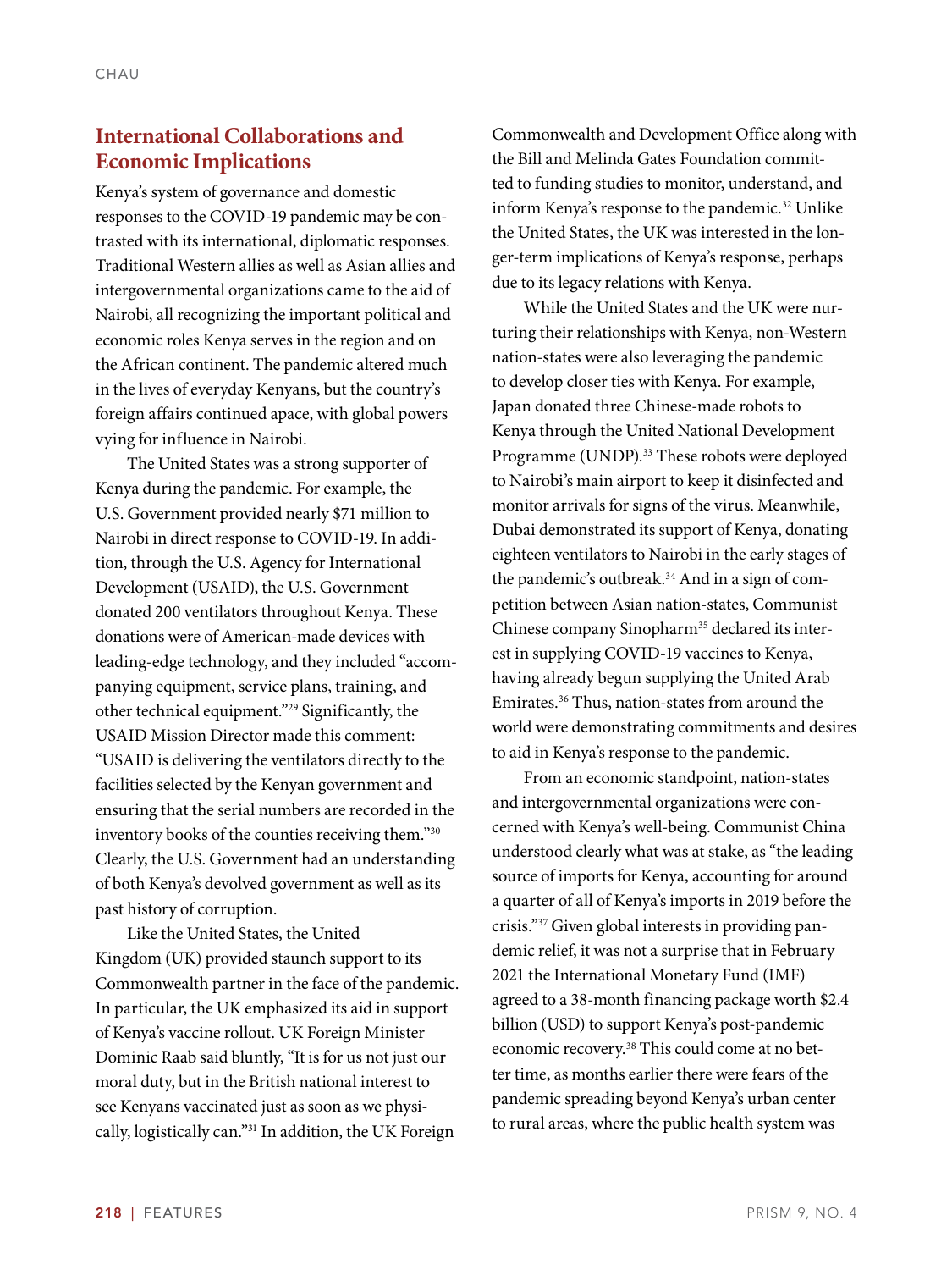weak, relevant facilities (like ICU beds) were scare, and geographic distances were becoming fatal.<sup>39</sup> President Kenyatta and the national government understood what was at stake economically, as well as the geographic challenges facing Kenya's recovery efforts. Therefore, emphasis was placed on leveraging the role of the country's information and communications technologies (ICT)<sup>40</sup> and technology in general to keep the government effectively functioning for economic revitalization, growth, and development.

## **Conclusion**

President Kenyatta, in his one-year anniversary speech after COVID-19's outbreak in Kenya, placed the onus of first line of defense on Kenyan citizens. While it was and is absolutely true that individuals in the country must take responsibility for their actions, it is equally, if not more true that the governments of Kenya—national and counties—bear heavy responsibilities in the face of the pandemic. The pandemic brought to the forefront several

enduring socio-political challenges facing Kenya as a nation-state: police misconduct, curtailed individual liberties, and, of course, pervasive corruption. Indeed, the 2010 constitution did little to change the environment of graft and patronage. Rather, Kenya's devolved government simply created devolved corruption: "Since the extractive economic and political institutions remain largely intact, though slightly devolved, checks against abuses of power, such as corruption, exist but without proper enforcement mechanisms. In other words, devolution in most of Kenya's forty-seven counties only enabled the creation of another cadre of corrupt elites with the ability, through election, to capture institutions and resources."41 The COVID-19 pandemic did not fundamentally alter governance in Kenya. For citizens and observers who care, unfortunately, county governments only added another corrupt layer on top of a largely broken system.

Despite these challenging political and economic circumstances, the pandemic did not cause catastrophic damage to Kenya's population,



Empty market stalls due to the COVID-19 lockdown. (Photo: World Bank / Sambrian Mbaabu, April 22, 2020)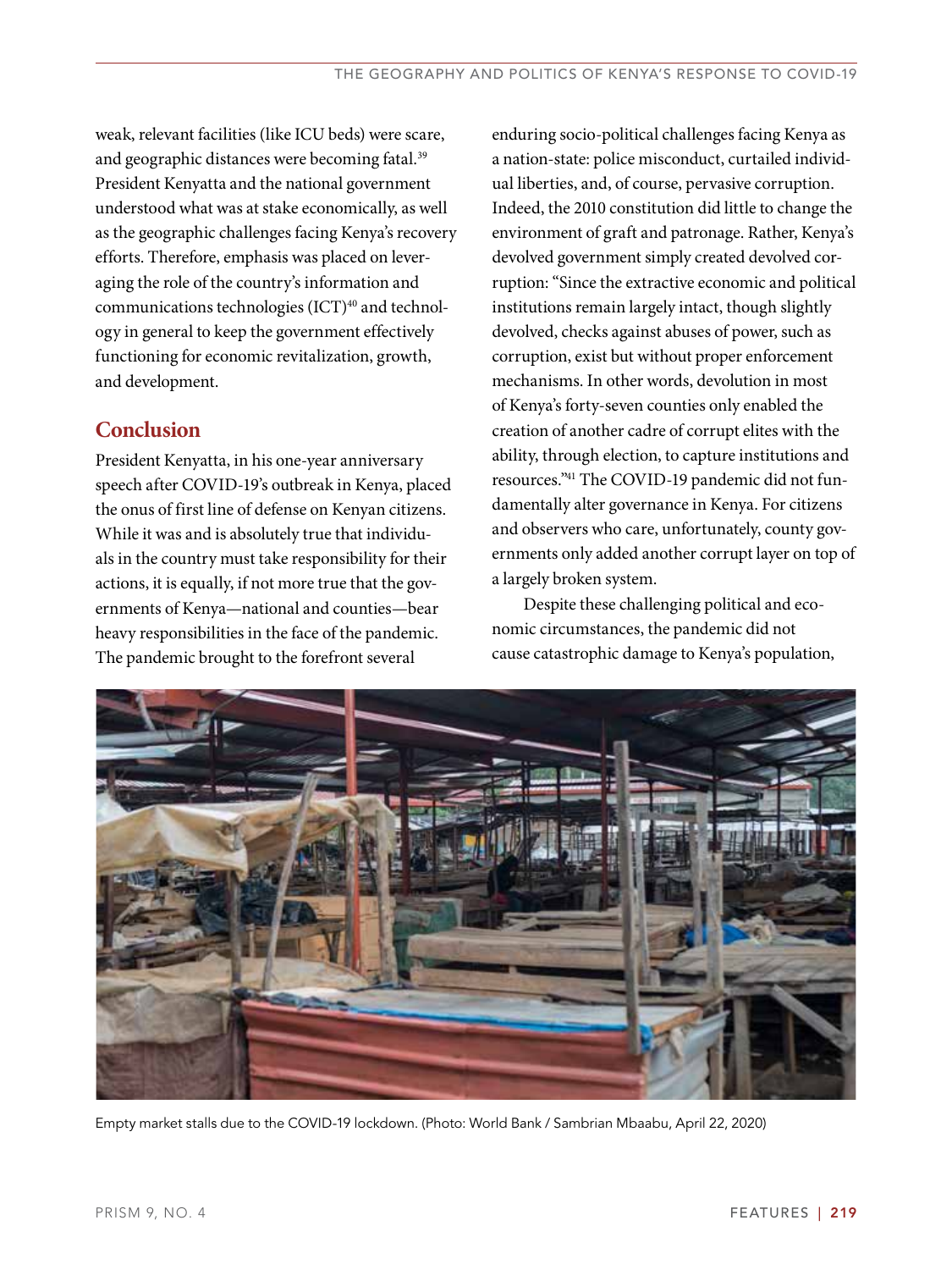economy, or image. Why? The passage of time may reveal more precise explanations, but certainly Kenya's youthfulness was likely a factor, with half of the population younger than 20 and only 4 percent 60 years of age or older.42 One could also argue that "the history of epidemics and biomedicine demonstrates the long experience and extensive expertise of researchers, caregivers, and ordinary people (in Africa). In addition, the experience of crises, especially health crises, is much stronger in Africa than in Western countries."43 The geography of Kenya may also help explain the low death rates in the country, with much of the elderly population in rural environments and the youth in more urban ones.

On balance, Kenya weathered the first year of the pandemic well. But the above potential contributing factors do not necessarily speak to the performance of the Kenyan governments, national or county. National government used a combination of public mandates, domestic security enforcement, and diplomatic maneuvers in response to the pandemic. County governments, by and large, followed Nairobi's lead, particularly in the policies dictated by the Ministry of Health. Technological responses played a very minor role, whether at national or county levels. Meanwhile, Kenya's foreign affairs did not dramatically affect its response to the pandemic. Rather, international politics endured through the pandemic, with allies from East and West remaining steadfast in their interests to exert influence on Nairobi. Overall, therefore, the governments of Kenya performed adequately, perhaps even above average, in the face of the so-called invisible enemy, COVID-19.

Nevertheless, there is always room for improvement in terms of effective public policy, especially given Kenya's outsized influence—regionally, continentally, and internationally. Kenya, historically and today, is recognized as a leading African country politically, economically, and strategically—and

serves as a gateway to East, Central, and Southern Africa. The following are recommendations for Kenya to become a more positive, prudent example for the continent in the face of future national emergencies:

- Promote continued progress toward openness and transparency of governments at both national and county levels;
- Encourage more equitable and accountable healthcare services as well as domestic security policies in both rural and urban settings; and
- Ensure the KDF "stays in its barracks" to continue to serve as an example of democratic civil-military relations for the region and continent.

Devolution of Kenya's government did not remedy long-standing social, political, or economic challenges facing the country. Kenya's system of governance is a work in progress; that much is clear in the face of the COVID-19 pandemic. Further structural changes to the national and county governments will likely alter little. Rather, what is needed for the country's true progress is national and county leadership with integrity and accountability. Only Kenyans themselves can create and sustain the change that is needed. One can only hope this occurs sooner rather than later, but certainly before the next national emergency. **PRISM**

#### *Notes*

<sup>1</sup>Uhuru Kenyatta, "Covid in Kenya: President Uhuru Kenyatta's full speech," *Daily Nation (Kenya)*, 12 March 2021, LexisNexis, accessed 18 March 2021.

<sup>2</sup>For background and perspective, see Donovan C. Chau, *Global Security Watch – Kenya* (Santa Barbara, CA: Praeger, 2010).

<sup>3</sup>Agnes Cornell and Michelle D'Arcy, "*Plus ҫa change*? County-level politics in Kenya after devolution," *Journal of Eastern African Studies* vol. 8, no. 1 (2014): 187.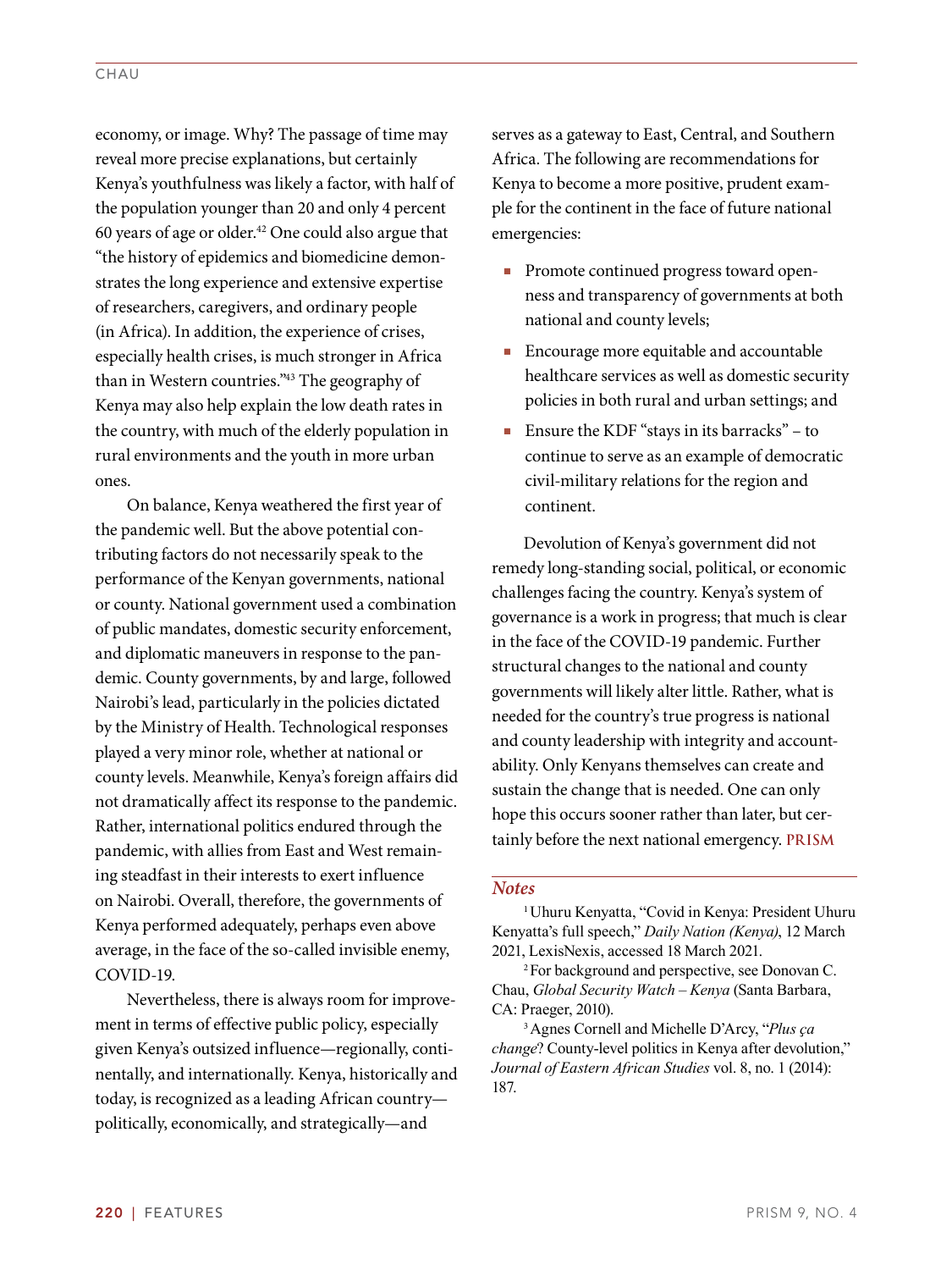4Samuel Ngigi and Doreen Nekesa Busolo, "Devolution in Kenya: The Good, the Bad and the Ugly," *Public Policy and Administration Research* vol. 9, no. 6 (2019): 15.

5 Karuti Kanyinga, "Devolution and the New Politics of Development in Kenya," *African Studies Review* vol. 59, no. 3 (December 2016): 163.

6 Brendon J. Cannon and Jacob Haji Ali, "Devolution in Kenya Four Years On: A Review of Implementation and Effects in Mandera County," *African Conflict & Peacebuilding Review* vol. 8, no. 1 (Spring 2018): 12.

<sup>7</sup>Michelle D'Arcy and Agnes Cornell, "Devolution and Corruption in Kenya: Everyone's Turn to Eat?" *African Affairs* vol. 115, no. 459 (2016): 272

<sup>8</sup>Leah Kimathi, "Challenges of the Devolved Health Sector in Kenya: Teething Problems or Systemic Contradictions?" *Africa Development* vol. XLII, no. 1 (2017): 59.

<sup>9</sup> Ministry of Devolution and National Planning, *Improving Healthcare Delivery in Kenya* (Nairobi: Ministry of Devolution and National Planning, 2015): 37.

<sup>10</sup>Kimathi, "Challenges of the Devolved Health Sector in Kenya," 62, 67.

<sup>11</sup>Edwine W. Barasa, Anthony M. Manyara, Sassay Molyneux, and Benjamin Tsofa, "Recentralization within decentralization: County hospital autonomy under devolution in Kenya," PLoS ONE vol. 12, no. 8 (2017): 7.

12For a case study on Marsabit, see Patta Scott-Villiers, "Small wars in Marsabit County: devolution and political violence in northern Kenya," *Conflict, Security & Development* vol. 17, no. 3 (2017): 247-264.

<sup>13</sup> Jeremy Lind, "Devolution, shifting centre-periphery relationships and conflict in northern Kenya," *Political Geography* no. 63 (2018): 142.

<sup>14</sup> Ibid., 140. For more, see Jeremy Lind, Patrick Mutahi, and Marjoke Oosterom, "'Killing a mosquito with a hammer': Al-shabaab violence and state security responses in Kenya," *Peacebuilding* vol. 5, no. 2 (2017): 118-135.

<sup>15</sup> Lind, "Devolution, shifting centre-periphery relationships and conflict in northern Kenya," 146.

<sup>16</sup> J.K. Wambua, et. al., "Covid-19 Evolution: Analysis of Public Health Countermeasures in Kenya," *International Journals of Applied Sciences and Engineering Development* vol. 1, no. 4 (2020): 1.

17Human Rights Watch, *Kenya: Quarantine Conditions Undermine Rights: Ensure Access to Health Care, Sanitation, Information*, 28 May 2020, https://www.hrw. org/news/2020/05/28/kenya-quarantine-conditions-undermine-rights#, accessed 8 April 2021.

<sup>18</sup>Tenzin Wangmo, "Kenya Stops Abusive Forced Quarantine Related to Covid-19," *Human Rights Watch News*, 31 July 2020, https://www.hrw.org/ news/2020/07/31/kenya-stops-abusive-forced-quarantine-related-covid-19, accessed 17 March 2021.

<sup>19</sup> John-Allan Namu and Tess Riley, "Nine weeks of bloodshed: how brutal policing of Kenya's Covid curfew left 15 dead," *Guardian*, 23 October 2020, https://www. theguardian.com/global-development/2020/oct/23/brutal-policing-kenyas-covid-curfew-left-15-dead, accessed 9 November 2020.

<sup>20</sup>For a view of IPOA's potential for positive change moving forward, see Dorina A. Bekoe, "Coronavirus in Kenya: Pandemic Restrictions and the Resilience of Institutions," *Africa Watch*, Institute for Defense Analyses Africa Program, 2020, 3-5.

<sup>21</sup> "Kenya extends night curfew to March to curb COVID-19 spread," *Reuters*, 3 January 2021, https:// www.reuters.com/article/health-coronavirus-kenya/ kenya-extends-night-curfew-to-march-to-curb-covid-19 spread-idUSL8N2JE01V, accessed 17 March 2021.

<sup>22</sup>Mohammed Yusuf, "Kenya Police Fire Tear Gas at COVID-19 Corruption Protesters," *Voice of America News*, 21 August 2020, https://www.voanews.com/covid-19-pandemic/kenya-police-fire-tear-gas-covid-19-corruption-protesters, accessed 17 March 2021.

<sup>23</sup>Angela Oketch, "Covid-19: Kenya paid double for protective kits," *Sunday Nation (Kenya)*, 2 August 2020, LexisNexis, accessed 18 March 2021.

<sup>24</sup>Humphrey Malalo, "Kenya anti-graft agency slams procurement of COVID-19 equipment," *Reuters*, 24 September 2020, https://www.reuters.com/article/us-kenya-corruption-idUSKCN26F3CC, accessed 9 November 2020.

<sup>25</sup> Samuel Ngigi and Doreen Nekesa Busolo, "Devolution in Kenya: The Good, the Bad and the Ugly," *Public Policy and Administration Research* vol 9, no. 6 (2019): 18.

<sup>26</sup>Allan Oingo, "Pandemic: The hits and misses in Kenya's fight against Covid-19," 15 March 2021, LexisNexis, accessed 18 March 2021.

<sup>27</sup> It is difficult to confirm the veracity of official Kenyan governmental statistics; however, overall, the narrative from Nairobi is somewhat credible. See, for example, the Africa Center for Disease Control and Prevention COVID-19 dashboard: https://africacdc.org/covid-19/, accessed 9 May 2021.